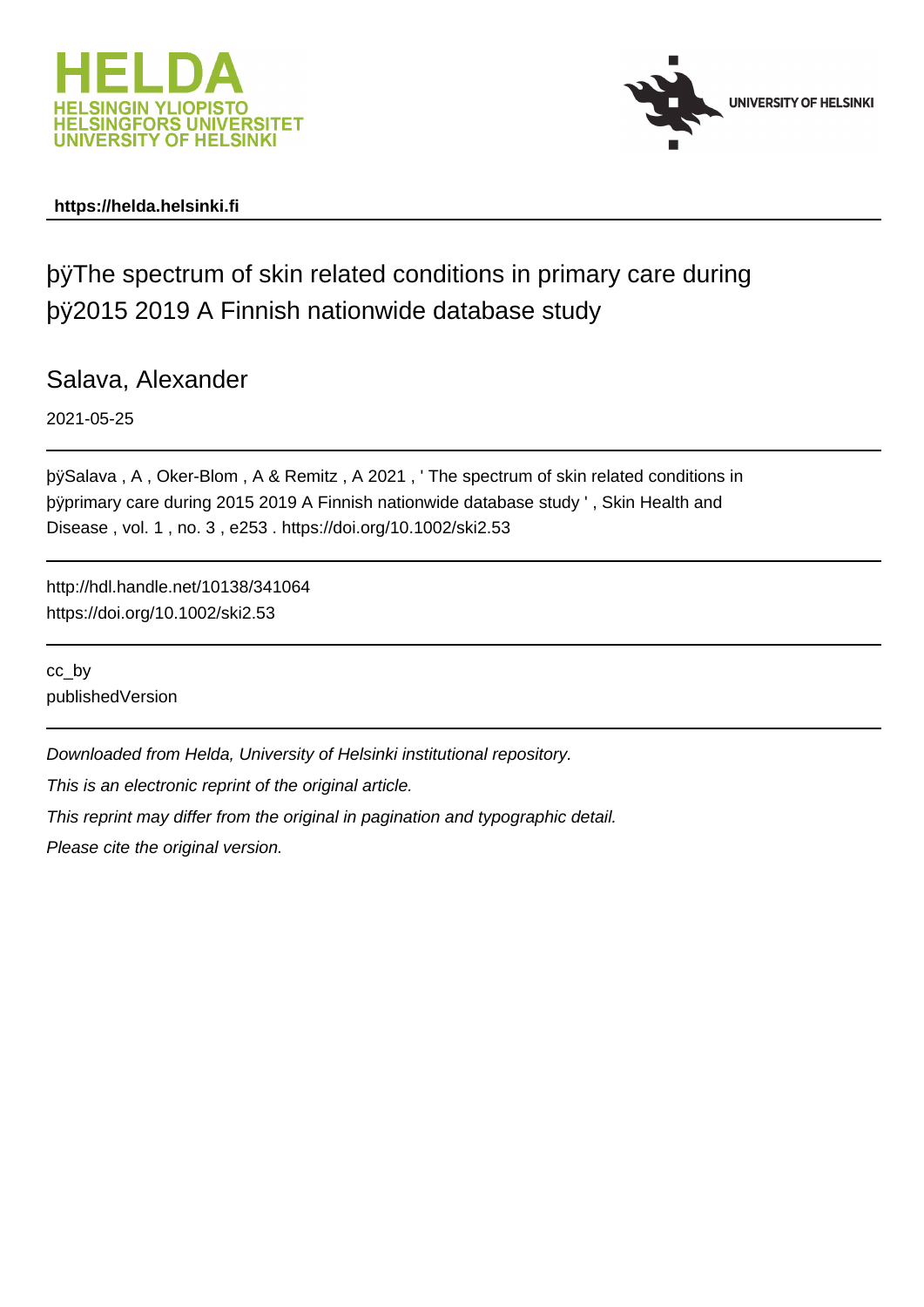# **The spectrum of skin‐related conditions in primary care during 2015–2019–A Finnish nationwide database study**

**A. Salava** | **A. Oker‐Blom** | **A. Remitz**

Department of Dermatology and Allergology, Helsinki University Hospital, Helsinki, Finland

#### **Correspondence**

Alexander Salava, Helsinki University Hospital, Department of Dermatology and Allergology, Meilahdentie 2, 00250 Helsinki, Finland.

Email: [alexander.salava@hus.fi](mailto:alexander.salava@hus.fi)

#### **Summary**

**Background:** Skin‐related conditions are the frequent cause of doctors' consultations in primary care.

**Methods:** Based on nationwide data bank information of the Finnish Institute for Health and Welfare, we analysed the 20 most frequent main diagnoses for each ICD‐10 category of all general practitioners' visits in the public health care in Finland over the years 2015–2019.

**Results:** The total amount of doctor's visits was 19 204 613 of which 1 489 228 consultations (7.80%) had a skin‐related condition as the main diagnosis. The most frequent skin‐related conditions were eczematous eruptions, bacterial skin infections and benign skin neoplasms accounting for 749 351 consultations (50.32%). The spectrum of skin-related conditions was diverse, with a large quantity of rarer diagnoses. Some diagnoses showed significant proportional changes.

**Conclusions:** The results demonstrate that a limited amount of conditions comprises most of the skin‐related consultations in primary care in Finland. Undergraduate education in dermatology should concentrate on the most frequent conditions seen by general practitioners, but also address the wide range of skin problems.

# **1** | **INTRODUCTION**

Skin-related conditions are frequent consultation causes in primary care.<sup>1,2</sup> Regardless of the geographical location or structure of the health care system, skin‐ related conditions are among the most frequent diagnoses of general practitioners' visits.<sup>3,4</sup> A limited amount of diagnoses seems to dominate, but the spectrum of skin-related conditions is wide.<sup>5</sup> Based on nationwide database information, we aimed to investigate the most frequent skin‐related conditions seen by general practitioners in Finland and analyse their proportional changes over the years 2015–2019. In addition, we wanted to evaluate what proportion skin‐ related conditions account for in primary care. In light of these results, we wanted to discuss if undergraduate

training in dermatology concentrates on the correct conditions and if resources are directed adequately to dermatology compared with other medical specialities.

# **2** | **MATERIALS AND METHODS**

We analysed the data bank of the Finnish Institute for Health and Welfare regarding outpatient doctors' visits of the years 2015–2019 comprising most of the Finnish public primary health care sector. $6$  The year 2020 was not included because of possible bias based on the ongoing COVID‐19 pandemic and its effects on primary care. The data bank includes a main diagnosis for every doctor's visit and has been digitally collected since 2015. The health care of Finland consists of a

This is an open access article under the terms of the Creative Commons Attribution License, which permits use, distribution and reproduction in any medium, provided the original work is properly cited.

<sup>©</sup> 2021 The Authors. Skin Health and Disease published by John Wiley & Sons Ltd on behalf of British Association of Dermatologists.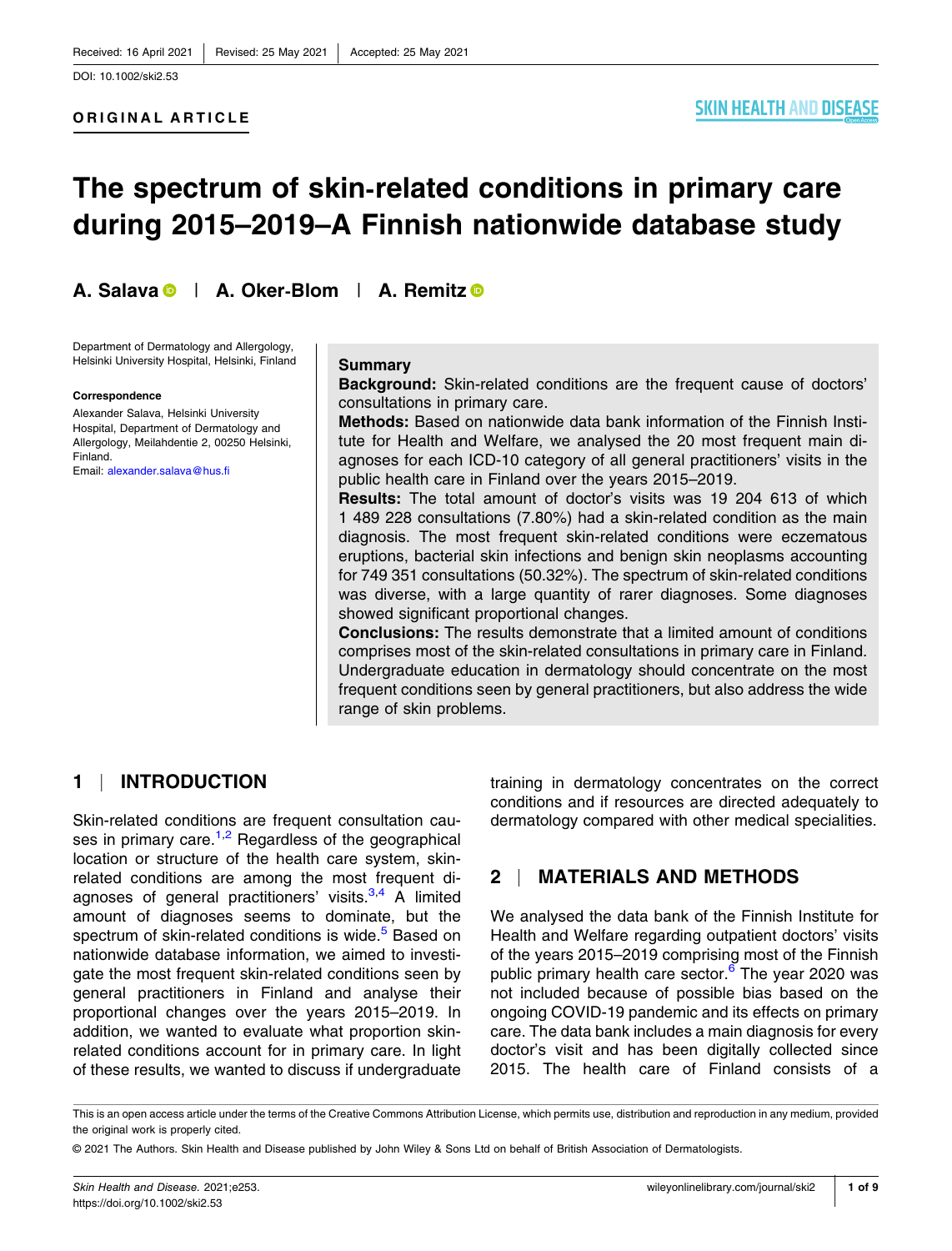decentralised three‐level state‐funded health care system and a markedly smaller private sector. Its basic components are a large public primary care and the secondary and tertiary specialist health care (central and university hospitals). Doctor's consultations in primary care are open to all citizens and free of charge. Primary care doctors are able to consulate the state organised specialist care or send the patient for specialist referral.

Search criteria for the analysis were doctor's visit (main cause or diagnosis of actual consultation) and outpatient visit in primary care (mostly health centre). All age groups (0–99 years) and both sexes were included in the database search. Results for all Finnish municipalities were included. We searched for skin‐ related conditions based on ICD‐10 classification codes: Diseases of the skin and subcutaneous tissue (L00‐L99), skin related infections (A00.0‐B99.9), skin neoplasms (D22, D23, D17, D18, C43‐C44) and other skin-related diagnoses (e.g. congenital malformations Q82). The investigated database includes the 20 most frequent diagnoses for each ICD‐10 category (e.g., category L00‐L99). The remaining more infrequent diagnoses are grouped under 'other diagnoses'. Subgroup diagnoses (i.e., L20.0) are not distinguished. Presented numbers signify absolute amounts of consultations in which a given diagnosis was the main cause of the general practitioner's visit.

The proportional changes of the skin‐related conditions were analysed with the IBM SPSS Statistics 25.0 program. Differences in proportions were compared with the z-test and p values  $< 0.05$  were considered statistically significant.

# **3** | **RESULTS**

## **3.1** | **Characteristics of the database search**

During 2015–2019, the total amount of doctor's visits with documented diagnoses was 19 204 613. There was a larger female gender prevalence: 11 137 588 (57.99%) female consultations and 8 067 025 (42.00%)

### **What is already known about this topic?**

� Skin‐related conditions are frequent in primary care. Skin infections, eczematous eruptions and benign skin neoplasms seem to dominate, but there is a limited amount of prevalence data available.

### **What does this study add?**

- The study provides a comprehensive picture about the spectrum of skin‐related conditions in primary care in Finland.
- � Undergraduate dermatology training should both concentrate on frequent conditions but also address the great variety of skin‐related conditions.

male consultations.<sup>7</sup> The amount of consultations was very similar throughout the investigated period with no substantial variation: 3 842 094 consultations in 2015, 3 855 140 consultations in 2016, 3 901 747 consultations in 2017, 3 911 512 consultations in 2018 and 3 694 120 in 2019 (Table 1).

Of the total amount of doctors' visits, there were 1 489 228 (7.80%) consultations with a skin‐related condition. The 20 most frequent skin‐related conditions were the main diagnosis in 1 113 896 consultations, comprising 74.50% of doctors' visits with a skin‐ related condition. There was a significant variation of diagnoses and the spectrum was diverse, with a large quantity of rarer diagnoses. The database included information of different ICD‐10 categories and in total, there were 42 diagnoses recognised as skin‐related conditions. These accounted for 1 278 113 consultations (85.82%). In addition, there were 211 115 consultations (14.18%) with a diagnosis classified as 'other skin-related conditions'. This group was not differentiated more in the databank, but is likely to include

**TABLE 1** Amount of doctors' visits in the public primary health care sector in Finland

| Year                                                                                            | 2015                  | 2016                  | 2017                  | 2018                  | 2019                  | 2015-2019<br>(Cumulative) |
|-------------------------------------------------------------------------------------------------|-----------------------|-----------------------|-----------------------|-----------------------|-----------------------|---------------------------|
| Total amount of doctor's visits<br>(consultations)                                              | 3 842 094             | 3 855 140             | 3 901 747             | 3 911 512             | 3 694 120             | 19 204 613                |
| Females                                                                                         | 2 2 2 5 7 7           | 2 235 788             | 2 2 65 6 99           | 2 266 466             | 2 142 058             | 9 209 588                 |
| Males                                                                                           | 1 614 517             | 1 619 352             | 636 048               | 645 046               | 552.062               | 8 067 025                 |
| Skin-related condition as the main<br>diagnosis of the consultation<br>(% of all consultations) | 291 881<br>$(7.60\%)$ | 297 058<br>$(7.71\%)$ | 298 826<br>$(7.66\%)$ | 308 374<br>$(7.88\%)$ | 293 089<br>$(8.05\%)$ | 489 228<br>$(7.80\%)$     |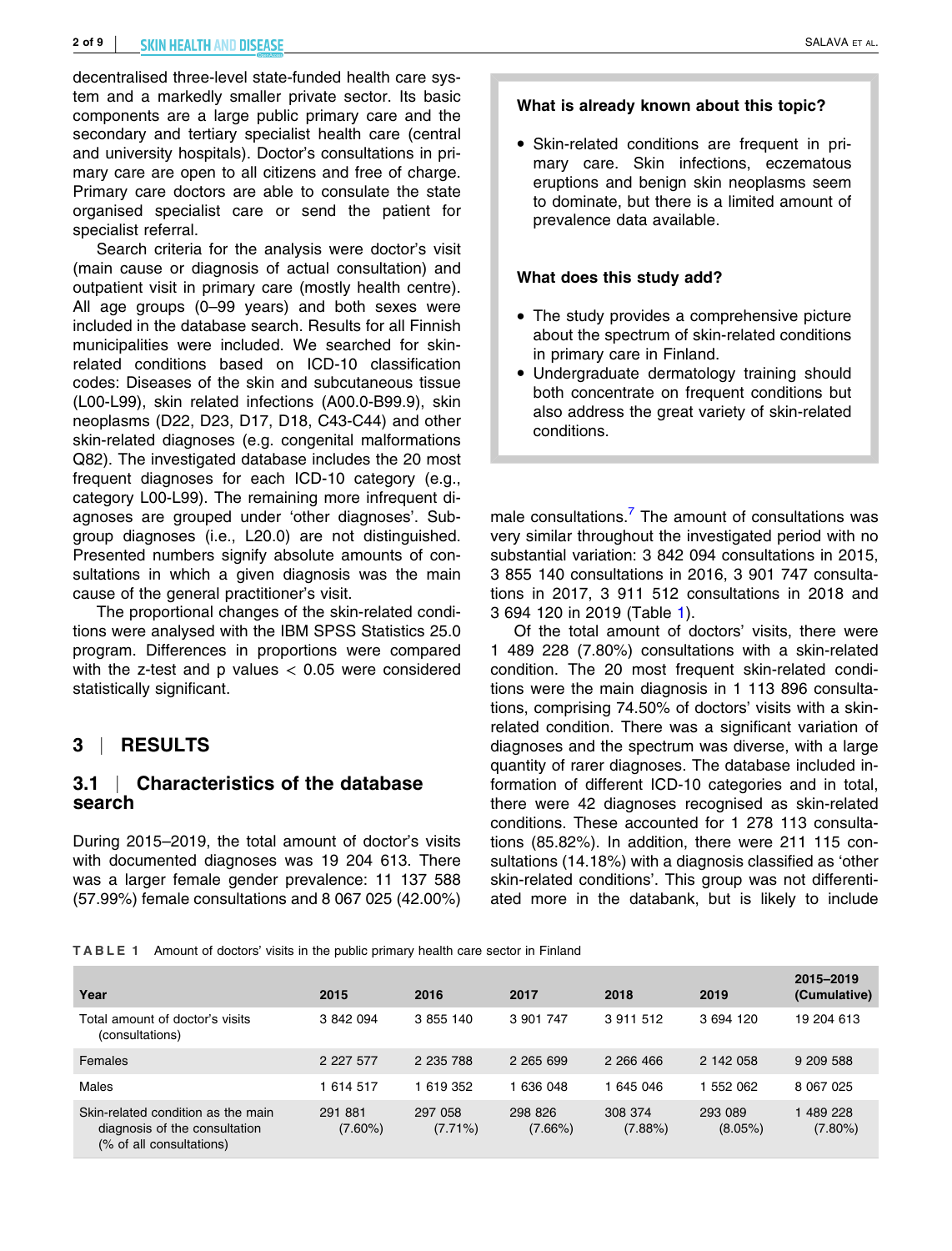important dermatological problems such as contact dermatitis or rosacea.

# **3.2** | **Amount and spectrum of skin‐ related conditions**

The most frequent skin‐related conditions were eczematous eruptions (excluding atopic and contact dermatitis), cutaneous abscess, furuncle and carbuncle (L02), melanocytic nevi (D22) and erysipelas (A46) (Table 2, Figure 1).

The group of eczematous eruptions with 146 334 consultations (9.83%), did not include irritant (L24) or allergic (L23) contact dermatitis, which both were not among the 42 detected skin‐related conditions. The most frequent skin infections were cutaneous abscesses, furuncle and carbuncle (L02) with 97 049 consultations (6.52%), erysipelas (A46) with 87 857 consultations (5.90%) and cellulitis (L03) with 76 810 consultations (5.16%). In addition, tinea (55 358 consultations, 3.72%), zoster (41 905 consultations, 2.81%) and impetigo (36 361 consultations, 2.44%) were frequently documented. Other frequent skin‐ related infections included viral warts (18 483, 1.24%), Lyme disease (17 643, 1.18%), candidiasis (17 103, 1.15%), other viral infections of the skin and mucous membranes, for example molluscum contagiosum (15 742, 1.06%) and herpes simplex (14 342, 0.92%).

Benign skin neoplasms were a frequent cause of doctors' consultations: melanocytic nevi (92 013 consultations, 6.18%), seborrhoeic keratosis (83 743, 5.62%) and other benign skin neoplasms (34 911, 2.34%). Malignant neoplasms of the skin were the main diagnosis in 16 823 doctor's visits (1.13%). This group did not include cutaneous melanoma (C43) which was not under the 20 most frequent diagnoses in the category C00‐D49. Nail diseases were among the most frequent consultation causes (53 617, 3.60%). The group includes ingrown toenail, nail changes and dystrophy, but not paronychia (L03.0) which is included in the cellulitis diagnosis code.

In addition, other frequent skin‐related conditions included genital problems vulvitis and vaginitis (39 401 consultations, 2.65%) and disorders of the penis, including balanitis (25 647 consultations, 1.72%), urticaria (35 670, 2.39%), psoriasis (34 498, 2.32%), acne (32 559, 2.19%) and angioedema, allergic reactions and anaphylaxis (25 692, 1.73%). The most frequent causes of chronic leg ulcer are grouped in different ICD‐10 codes and include atherosclerosis (I70), venous stasis (I83), diabetes (E10‐11) and unclassified leg ulcer (L97). The amount of consultations due to atherosclerosis, venous stasis and diabetes was high, but based on the database information, the proportions associated with skin

related conditions (e.g., ulcers and other skin problems) could not be determined. Unclassified lower limb ulcer accounted for 7469 consultations (0.50%) and decubitus ulcer L89 for 4076 consultations  $(0.27\%)$ .

# **3.3** | **Diagnoses grouped together**

Grouped together, the most frequent diagnosis groups where bacterial skin infections (298 077, 20.01%), eczematous eruptions including atopic dermatitis (224 679, 15.09%) and benign skin neoplasms (226 595 consultations, 15.22%) (Table 3, Figure 2). During 2015–2019, these three most frequent diagnosis groups accounted for 749 351 consultations, that is 50.32% of all doctors' visits with skin‐related conditions. Grouped together, bacterial, viral and fungal skin infections were the most frequent group of diagnoses with 469 711 consultations (31.54%).

## **3.4** | **Proportional changes of specific skin‐related conditions during 2015–2019**

Some diagnoses showed significant proportional changes. The proportions of the following skin‐related conditions decreased significantly during 2015–2019: Insect stings and bites (percentage change −95.8%, difference in proportion 0.00413, 95% CI 0.0039– 0.0044,  $p < 0.001$ ), varicella (percentage change −84.0%, difference in proportion 0.00506, 95% CI 0.0048–0,0054, p < 0.001), angioedema, allergic reactions and anaphylaxis (percentage change −44.0%, difference in proportion 0.00979, 95% CI 0.0091– 0.0105,  $p < 0.001$ ), sexually transmitted chlamydial infections (percentage change −32.8%, difference in proportion 0.00075, 95% CI 0.0005-0.001,  $p < 0.001$ ), other viral infections of the skin, for example molluscum contagiosum (percentage change −21.7%, difference in proportion 0.00226, 95% CI 0.0018–0.0027,  $p < 0.001$ ) (Figure 3).

On the contrary, proportions of the following skin‐ related conditions increased significantly: pemphigoid (percentage change +49.2%, difference in proportion 0.00041, 95% CI 0.0002‐0.0006, p < 0.001), lower limb ulcer (percentage change +23.9%, difference in proportion 0.00103, 95% CI 0.0007-0.0014,  $p < 0.001$ ), nail diseases (percentage change +21.7%, difference in proportion 0.00678, 95% CI 0.0058–0.0077,  $p < 0.001$ ) seborrhoeic keratosis (percentage change +21.7%, difference in proportion 0.01064, 95% CI 0.0095–0.0118,  $p < 0.001$ ). The most frequent skinrelated conditions and diagnoses grouped together (skin infections, eczematous eruptions and benign skin neoplasms) did not show significant proportional changes.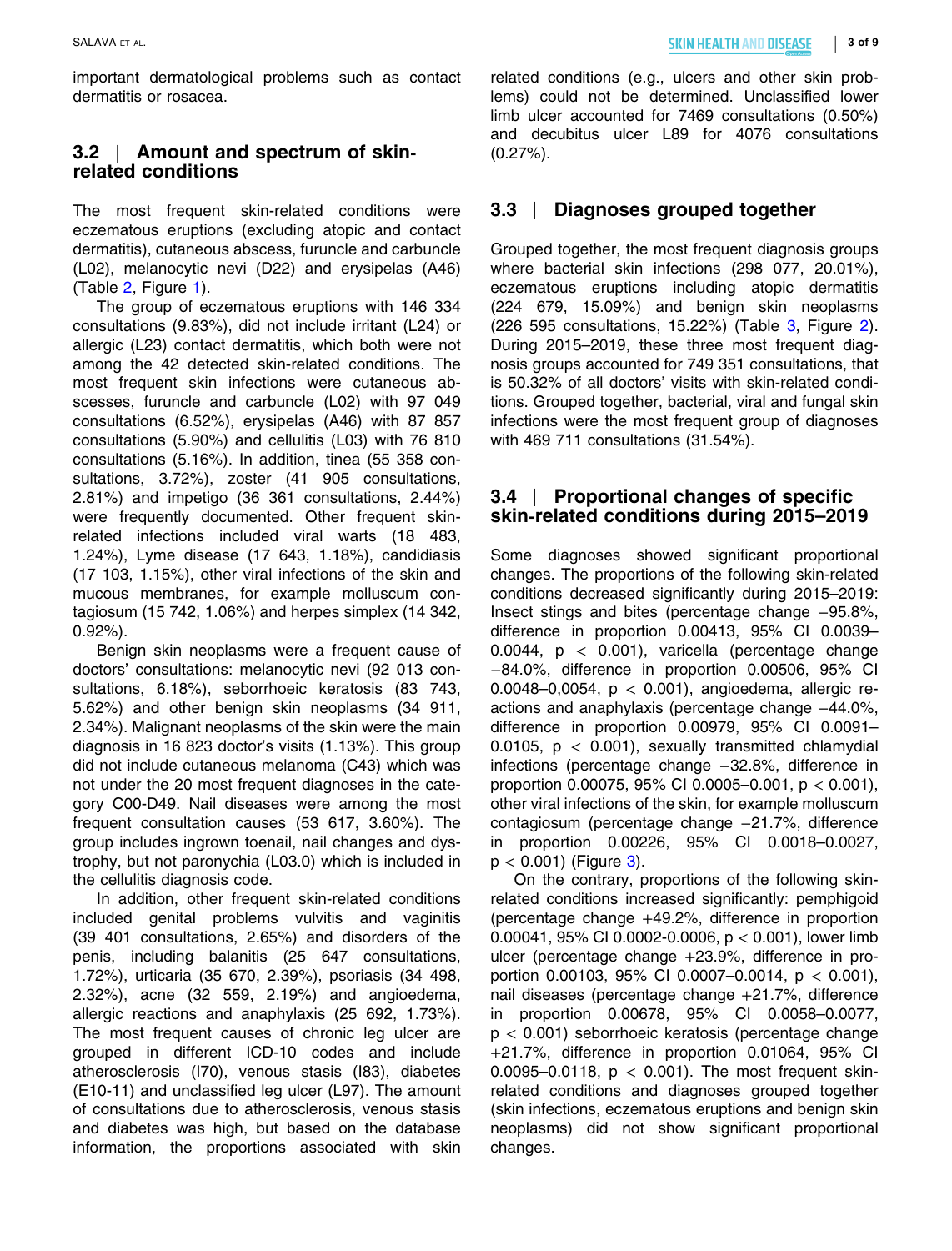#### **4 of 9 SKIN HEALTH AND DIS<u>EASE</u>** SALAVA ET AL.

#### **TABLE 2** Doctors' visits with skin‐related conditions (main reason of consultation)

| Skin-related diagnosis and ICD-10 code        | 2015   | 2016   | 2017   | 2018   | 2019   | 2015-2019<br>(Cumulative) |
|-----------------------------------------------|--------|--------|--------|--------|--------|---------------------------|
| Eczematous eruptions, dermatitis L30          | 28 877 | 28 405 | 29 273 | 30 466 | 29 313 | 146 334                   |
| Cutaneous abscess, furuncle and carbuncle L02 | 18 288 | 19 314 | 19 655 | 20 276 | 19 516 | 97 049                    |
| Melanocytic nevi D22                          | 17 404 | 19 391 | 19 855 | 17 643 | 17 720 | 92 013                    |
| Erysipelas A46                                | 16 549 | 17 483 | 17 234 | 19 276 | 17 315 | 87 857                    |
| Seborrhoeic keratosis L82                     | 14 656 | 16 765 | 16 952 | 17 536 | 17834  | 83 743                    |
| Atopic dermatitis L20                         | 15 933 | 15 694 | 16 014 | 15 958 | 14 746 | 78 345                    |
| Cellulitis L30                                | 16 433 | 14 927 | 14 587 | 15 316 | 15 547 | 76 810                    |
| Tinea (skin, hair and nails) B35              | 11 124 | 10 891 | 10 776 | 11 932 | 10 635 | 55 358                    |
| Nail diseases L60                             | 9335   | 10 019 | 10 656 | 12 245 | 11 362 | 53 617                    |
| Herpes zoster B02                             | 8210   | 8068   | 8339   | 8603   | 8685   | 41 905                    |
| Vaginitis and vulvitis N76                    | 8028   | 8232   | 7805   | 7649   | 7687   | 39 401                    |
| Impetigo L01                                  | 7190   | 7209   | 6918   | 7976   | 7068   | 36 361                    |
| Urticaria L50                                 | 7176   | 6924   | 7486   | 7504   | 6580   | 35 670                    |
| Benign neoplasms of the skin D23              | 6548   | 6898   | 7545   | 7044   | 6876   | 34 911                    |
| Psoriasis L40                                 | 6777   | 6834   | 7206   | 6984   | 6697   | 34 498                    |
| Acne L70                                      | 6297   | 6379   | 6636   | 6886   | 6361   | 32 559                    |
| Angioedema and allergic reactions T78         | 6456   | 5914   | 4880   | 4828   | 3614   | 25 692                    |
| Disorders of the penis N48                    | 5033   | 4919   | 5123   | 5359   | 5213   | 25 647                    |
| Viral warts B07                               | 3853   | 3634   | 3725   | 3711   | 3560   | 18 483                    |
| Lyme disease A69                              | 3657   | 3033   | 3367   | 3789   | 3797   | 17 643                    |
| Candidiasis B37                               | 3522   | 3627   | 3363   | 3466   | 3125   | 17 103                    |
| Malignant neoplasms of the skin C44           | 3313   | 3550   | 3395   | 3329   | 3236   | 16 823                    |
| Viral infections of the skin B08              | 2997   | 3676   | 3034   | 3688   | 2347   | 15 742                    |
| Herpes simplex (skin and mucosa) B00          | 2733   | 2783   | 2970   | 3015   | 2841   | 14 342                    |
| Lipoma D17                                    | 2734   | 2785   | 2643   | 2632   | 2517   | 13 311                    |
| Anogenital warts A63                          | 2176   | 2078   | 2184   | 2459   | 2198   | 11 095                    |
| Corns and callosities L84                     | 2123   | 1968   | 1960   | 1981   | 1794   | 9826                      |
| Pityriasis versicolour B36                    | 1716   | 1792   | 1857   | 1774   | 1562   | 8701                      |
| Genital herpes A60                            | 1529   | 1391   | 1526   | 1473   | 1550   | 7469                      |
| Lower limb ulcer (unclassified) L97           | 1291   | 1347   | 1520   | 1711   | 1600   | 7469                      |
| Lichen planus L43                             | 1140   | 1159   | 1214   | 1193   | 1165   | 5871                      |
| Varicella B01                                 | 1758   | 1694   | 1301   | 602    | 281    | 5636                      |
| Epidermal thickening L85                      | 963    | 911    | 939    | 895    | 929    | 4637                      |
| Drug eruptions L27                            | 921    | 933    | 955    | 901    | 832    | 4542                      |
| Lichen simplex and prurigo L28                | 830    | 934    | 882    | 885    | 827    | 4358                      |
| Decubitus ulcer L89                           | 807    | 821    | 842    | 839    | 767    | 4076                      |
| Congenital malformations of the skin Q82      | 796    | 583    | 641    | 611    | 672    | 3303                      |
| Haemangioma and lymphangioma D18              | 459    | 565    | 553    | 505    | 535    | 2617                      |
| Chlamydial STI A56                            | 662    | 474    | 391    | 406    | 445    | 2378                      |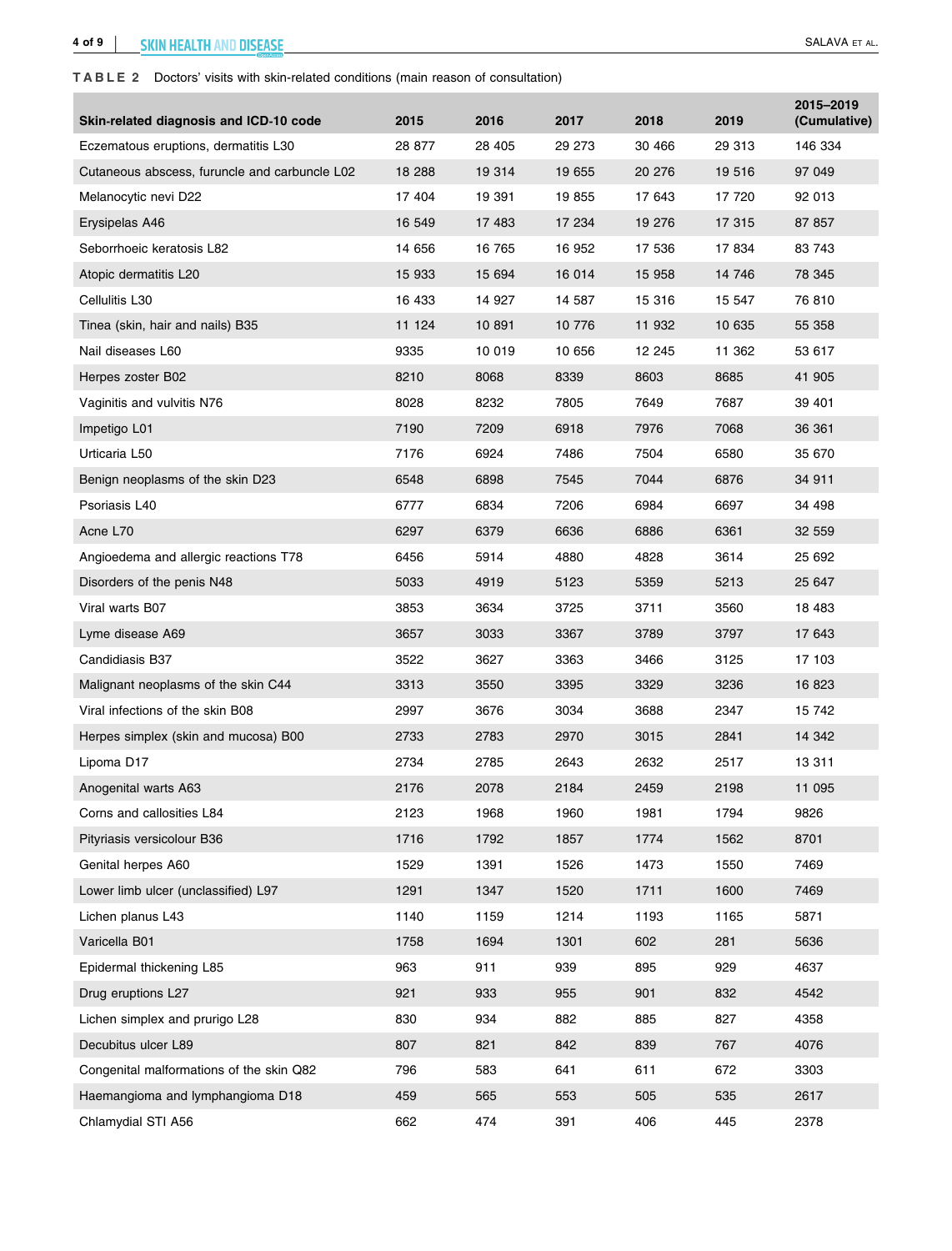#### **TABLE 2** (Continued)

| Skin-related diagnosis and ICD-10 code | 2015   | 2016   | 2017   | 2018   | 2019   | 2015-2019<br>(Cumulative) |
|----------------------------------------|--------|--------|--------|--------|--------|---------------------------|
| Insect stings and bites W57            | 1259   | 694    | 108    | 121    | 53     | 2235                      |
| Pemphigoid L12                         | 248    | 243    | 229    | 289    | 370    | 1379                      |
| Diaper dermatitis L22                  | 274    | 291    | 260    | 263    | 216    | 1304                      |
| Other skin related diagnoses           | 39 806 | 41 826 | 42 027 | 44 355 | 43 101 | 211 115                   |

250000



**FIGURE 1** Amount of skin‐related conditions as main diagnosis of doctors' visits in primary care in Finland during 2015–2019 (documented main diagnosis of single consultations)

# **4** | **DISCUSSION**

The results of this nationwide database study demonstrate that a limited amount of diagnoses comprises most of the skin‐related conditions in primary care in Finland. The most frequent being skin infections, eczematous eruptions and benign skin neoplasms.<sup>8,9</sup> We think that undergraduate training in dermatology should concentrate on providing a strong basis of practical and theoretical knowledge of frequent skin‐ related conditions.<sup>10,11</sup> In addition, the database analysis shows the wide spectrum of skin‐related conditions, which should also be addressed in training of medical students.<sup>12,13</sup>

Schoefield et al. analysed surveillance data for 2006 and showed that skin conditions were the commonest new presenting reason to general practitioners in England and Wales.<sup>1</sup> The study data revealed that skinrelated conditions accounted for 24% of all consultations. There was no evidence of increasing or decreasing trends during 2006. Kerr et al. investigated all skin‐related consultations during a 2‐week period in 13 selected general practices in Edinburgh and Lothian in Scotland.<sup>5</sup> Similarly, skin-related conditions were the most frequent cause of doctors' visits, accounting for 18.8% of all consultations. In both studies, the most frequent were skin infections, eczematous eruptions and benign skin neoplasms, very similar to our study data. The relative amounts in our data were lower: skin‐ related conditions accounted for 7.80% of doctors' visits in primary care. The lower proportion compared to previous studies might be explained by the limited information of the investigated database in which only the main diagnosis was documented. The diagnosis of a patient´s major chronic disease, for example diabetes, is often documented as the reason of consultation in primary care and therefore the real amount of skin‐ related conditions may be underestimated.<sup>11</sup>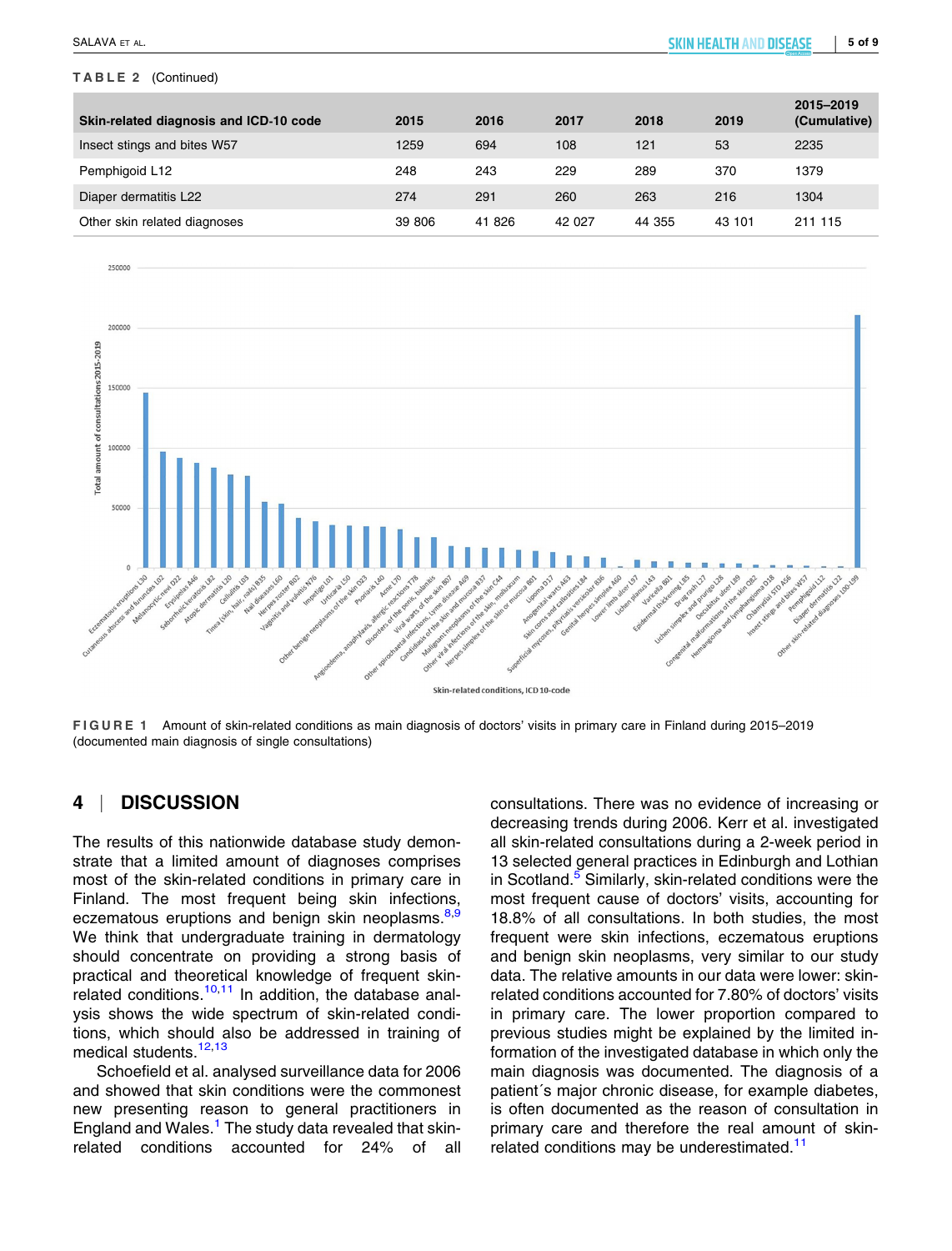**TABLE 3** Amount of doctors' visits with the most frequent skin‐related conditions grouped together

| Skin-related diagnosis and ICD-10 Code                           | 2015-2019 (Cumulative) |
|------------------------------------------------------------------|------------------------|
| Bacterial skin infections L01, L02, L03, A46                     | 298 077                |
| Eczematous eruptions L30, L20                                    | 224 679                |
| Benign neoplasms of the skin D22, D23, L82, D17, D18             | 226 595                |
| Viral infections of the skin B02, B00, B01, B07                  | 90 472                 |
| Fungal infections of the skin and mucous membranes B35, B36, B37 | 81 162                 |
| Genital skin related-conditions N76, N48                         | 65 048                 |
| Nail diseases L60                                                | 53 617                 |
| Urticaria L50                                                    | 35 670                 |
| Psoriasis L40                                                    | 34 498                 |
| Acne L70                                                         | 32 559                 |
| Angioedema and allergic reactions T78                            | 25 692                 |
| Chlamydial sexually transmitted infections A63, A60, A56         | 20 942                 |
| Lyme disease A69                                                 | 17 643                 |
| Malignant neoplasms of the skin C44                              | 16 823                 |
| Skin corns and callosities L85                                   | 9826                   |
| Lower limb ulcer (unclassified) L97                              | 7469                   |
| Lichen planus L43                                                | 5871                   |
| Varicella B01                                                    | 5636                   |
| Epidermal thickening L85                                         | 4637                   |
| Drug eruptions                                                   | 4542                   |
| Lichen simplex and prurigo                                       | 4358                   |
| Decubitus ulcer L89                                              | 4076                   |
| Congenital malformations of the skin                             | 3303                   |
| Insect stings and bites                                          | 2235                   |
| Pemphigoid                                                       | 1379                   |
| Diaper dermatitis                                                | 1304                   |
| Other skin-related conditions                                    | 211 115                |

Nevertheless, our understanding of the spectrum of skin-related conditions in primary care remains uncomplete.<sup>1,3,5</sup> It is likely to differ substantially from that of specialist care. Buendía‐Eisman et al. found that the most common diagnoses recorded by Spanish dermatologist in outpatient clinics were actinic keratosis, basal cell carcinoma and melanocytic nevus.<sup>14</sup> González‐Cruz et al. investigated referrals from primary care to dermatologists and found that 31.6% were for cystic lesions or benign tumours and so potentially avoidable.<sup>15</sup> Many patients (22%) could be discharged on the first visit; in these cases, the most frequent diagnoses were seborrhoeic keratosis (9.3%) and melanocytic nevus (8.6%). The results underline the importance of benign skin neoplasms in primary care, which was also observable in our data although we did not analyse referrals to specialist care.

Doctors' visits in primary care usually include a wide range of problems and aim to acquire a holistic view of the patients' health. Skin‐related conditions are often addressed alongside other complaints.<sup>16</sup> Thus, they are more likely to be left undocumented as separate diagnoses. Salvi et al. found in a 1‐day point prevalence study in India, that skin‐related conditions were the third most frequent consultation cause in primary care (prevalence 9.0%) after gastrointestinal disorders (prevalence 25.0%) and cardio‐vascular disorders (prevalence 12.5%). $3$  Skin-related conditions seem to be frequent in primary care independently of the geographical region or structure of the health care system.<sup>17</sup>

Our results show that the spectrum of skin‐related conditions in primary care in Finland is diverse. There were three most frequent diagnosis groups, a range of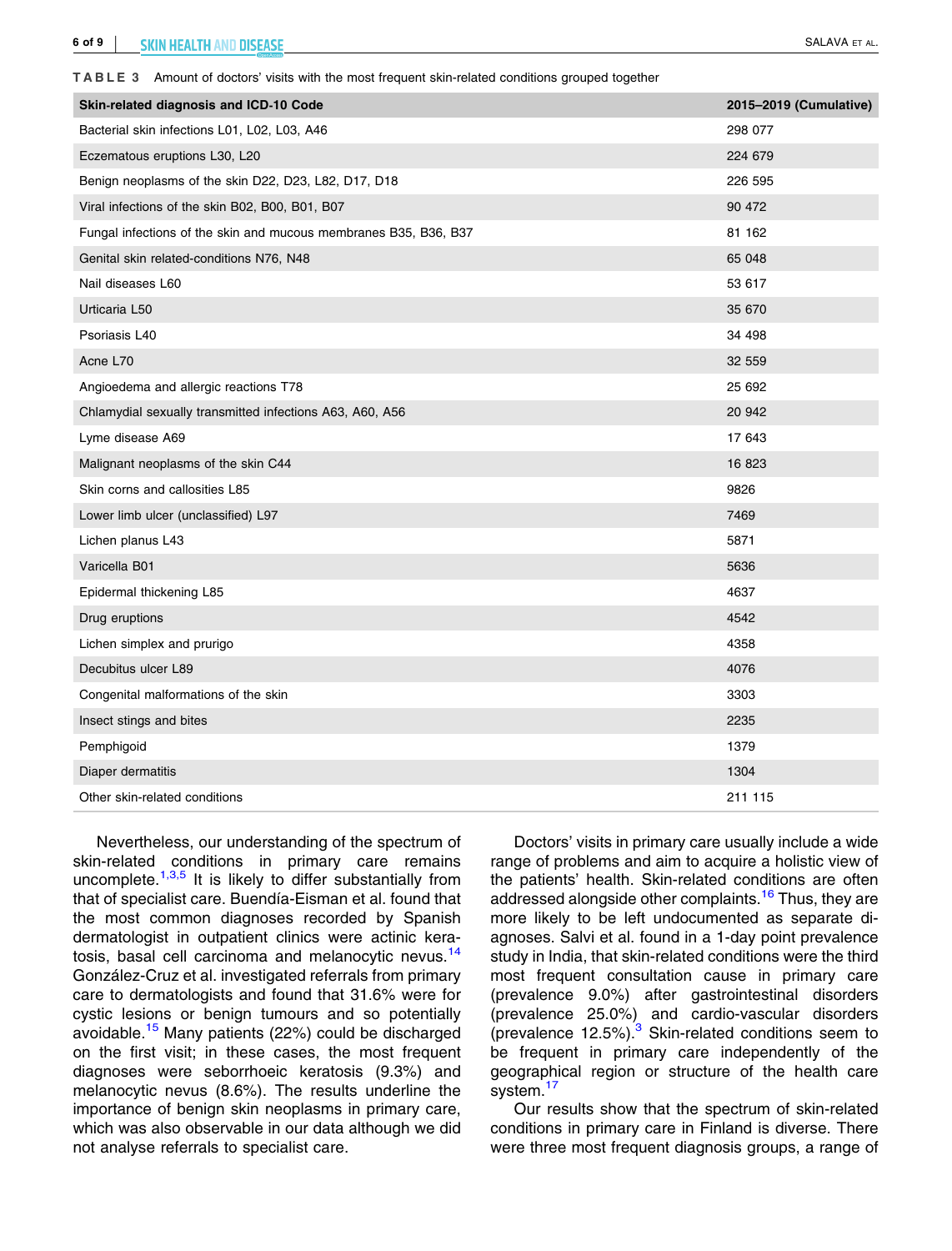

**FIGURE 2** Diagnoses grouped together; amount of skin‐related conditions as main diagnosis of doctors' visits in primary care in Finland during 2015–2019 (documented main diagnosis of single consultations)



**FIGURE 3** Skin‐related conditions with significant proportional changes during 2015–2019

other frequent diagnoses, and in addition, a substantial amount of rarer, in the database not discriminated diagnoses. A total of 211 115 doctors' visits had a rarer skin-related condition, which accounted for 14.18% of all documented skin‐related consultations. Although this group could not be differentiated by the database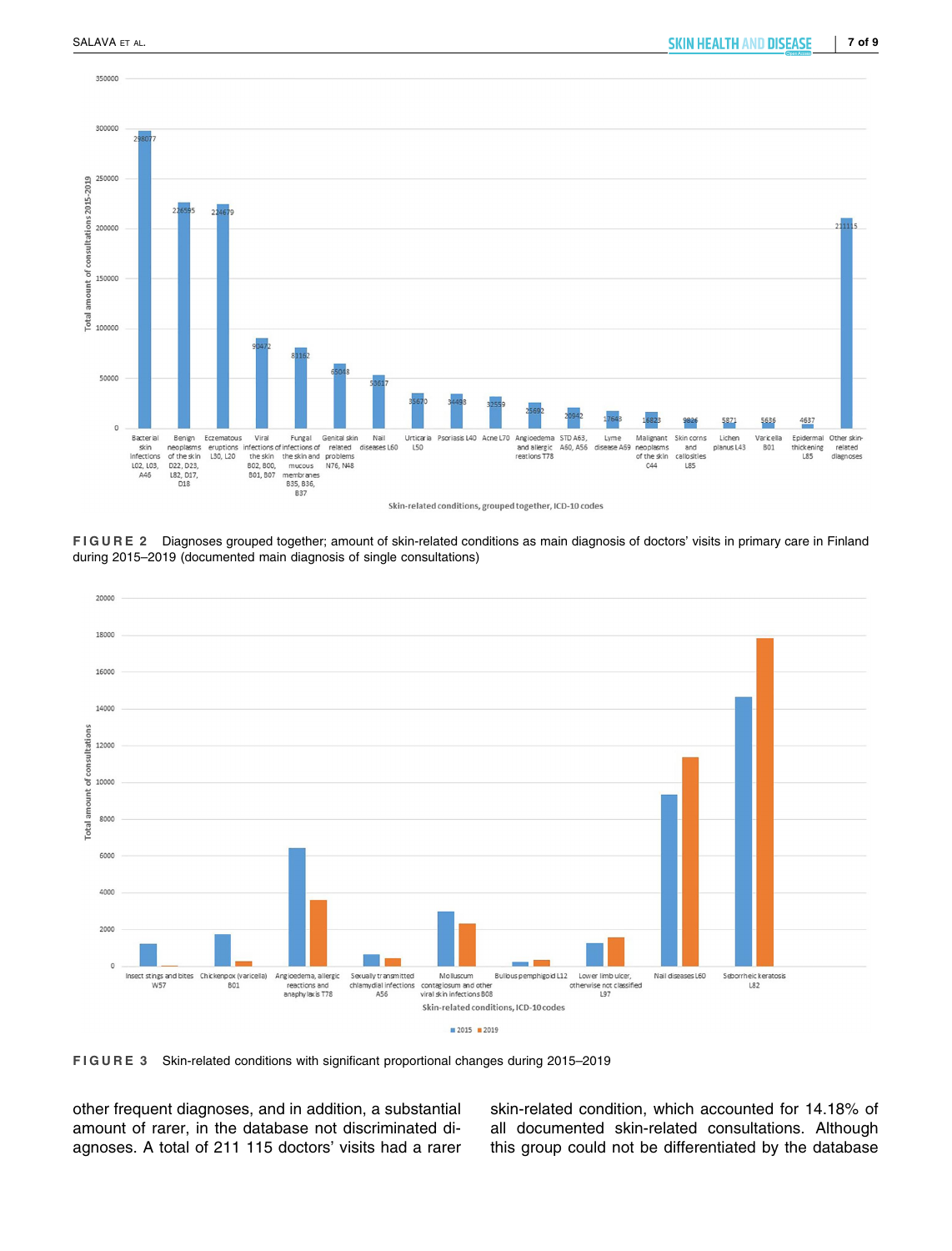information, it probably includes frequent dermatological problems of the general population, for example contact dermatitis (L23‐L25), hair diseases (L63‐L68) and rosacea (L71).

The proportions of the most frequent skin‐related conditions did not change significantly during 2015– 2019. Significant changes seen in some ICD‐10 codes with relatively small total amounts might be based on normal fluctuation. The decrease of varicella is likely to be explained by the introduction of the varicella vaccination to the national vaccination program in autumn  $2017<sup>18</sup>$  Decrease of the proportion of insect stings, angioedema and anaphylaxis, chlamydial STD and molluscum contagiosum may be caused by changes in documentation codes and habits. The increase of nail diseases and seborrhoeic keratosis might be linked to changes in demographic structure and ageing of the population. The prevalence of bullous pemphigoid<sup>19</sup> and chronic lower limb ulcer<sup>20</sup> seems to be increasing in developed countries, and our data shows this trend in the primary health care of Finland.

The main limitation of this study was classification bias. Diagnoses were not verified by dermatologists, and this could have led to classification bias and explain the lower proportions of relatively common diseases in dermatologic outpatient setting such as rosacea, contact dermatitis or hidradenitis suppurativa. In addition, the data includes only information about doctors' visits, but not nurses' or other health care specialists' consultations, which can be extensive in primary care.<sup>21</sup> Eczematous eruptions (L30) was the most frequent skin‐related diagnosis, but the amount of consultations might be overestimated, because often contact dermatitis is classified under eczematous eruptions (L30). In addition, the code L30.9 is frequently used to classify unknown or unspecific skin eruptions and not always consequently. Diagnosis codes for skin infections are frequently documented (bacterial, viral or fungal infections) without microbiological verification and other skin‐related conditions may have been classified as infections. We analysed data for the whole country and there might be differences in geographical distributions. A recognised limitation of the study was also, that skin‐related subgroup diagnoses (e.g., L30.0 for nummular dermatitis) could not be analysed.

The results of this nationwide database study show that three groups dominate the skin‐related problems seen by doctors' in the Finnish primary health care. The study included a very large number of analysed doctors' visits in the public primary health care sector and provides a comprehensive picture about the spectrum of skin-related conditions that general practitioners encounter in Finland. The great variety of skin‐related conditions in primary care was also observable. The diversity of skin‐related conditions makes the diagnosis, differential diagnoses and management challenging, especially for doctors' in training.<sup>22–25</sup> We

therefore believe that it would be important in undergraduate teaching to both concentrate on frequent conditions but also address the wide range of skin‐ related problems in primary care. $26,27$  Dermatology represents a small clinical speciality in medical school, and thus training of skin‐related conditions is often very limited. $28,29$  As a future perspective, we think that more studies are needed to address the question if resources of medical training are directed adequately to dermatology compared with other medical specialities.<sup>30,31</sup>

#### **ACKNOWLEDGEMENTS**

We would like to thank medical statistician Paula Bergman, University of Helsinki, Finland, for her very valuable support.

#### **CONFLICTS OF INTEREST**

The authors declare that there is no conflict of interest.

#### **ORCID**

- *A. Salava* <https://orcid.org/0000-0001-5471-5894>
- *A. Remitz* **<https://orcid.org/0000-0001-7224-5662>**

#### **REFERENCES**

- 1. Schofield JK, Fleming D, Grindlay D, Williams H. Skin conditions are the commonest new reason people present to general practitioners in England and Wales. Br J Dermatol. 2011;165 (5):1044–50.
- 2. Verhoeven EW, Kraaimaat FW, van Weel C, van de Kerkhof PC, Duller P, van der Valk PG, et al. Skin diseases in family medicine: prevalence and health care use. Ann Fam Med. 2008;6(4):349–54.
- 3. Salvi S, Apte K, Madas S, Barne M, Chhowala S, Sethi T, et al. Symptoms and medical conditions in 204 912 patients visiting primary health‐care practitioners in India: a 1‐day point prevalence study (the POSEIDON study). Lancet Glob Health. 2015;3 (12):e776–e784.
- 4. Grills N, Grills C, Spelman T, Stoove M, Hellard M, El‐Hayek C, et al. Prevalence survey of dermatological conditions in mountainous North India. Int J Dermatol. 2012;51(5):579–87.
- 5. Kerr OA, Tidman MJ, Walker JJ, Aldridge RD, Benton EC. The profile of dermatological problems in primary care. Clin Exp Dermatol. 2010;35(4):380–3.
- 6. Database of the Finnish Institute for Health and Welfare (THL). Avohilmo: ICD‐10. 2020. [https://sampo.thl.fi/pivot/prod/fi/avo/](https://sampo.thl.fi/pivot/prod/fi/avo/perus06/summary_icd1001) [perus06/summary\\_icd1001.](https://sampo.thl.fi/pivot/prod/fi/avo/perus06/summary_icd1001) Database search conducted in December 2020.
- 7. Hunt K, Ford G, Harkins L, Wyke S. Are women more ready to consult than men? Gender differences in family practitioner consultation for common chronic conditions. J Health Serv Res Pol. 1999;4(2):96–100.
- 8. Benton EC, Kerr OA, Fisher A, Fraser SJ, McCormack SK, Tidman MJ. The changing face of dermatological practice: 25 years' experience. Br J Dermatol. 2008;159(2):413–8.
- Marks R. The public health approach to the burden of common skin diseases in the community. J Dermatol. 2001;28(11):602–5
- 10. Keir J. Introduction to dermatology in primary care. Dermatol Pract Concept. 2011;1(1):73–4.
- 11. Julian CG. Dermatology in general practice. Br J Dermatol. 1999;141(3):518–20.
- 12. Mashayekhi S, Hajhosseiny R. Dermatology, an interdisciplinary approach between community and hospital care. JRSM Short Rep. 2013;4(7):1–4.